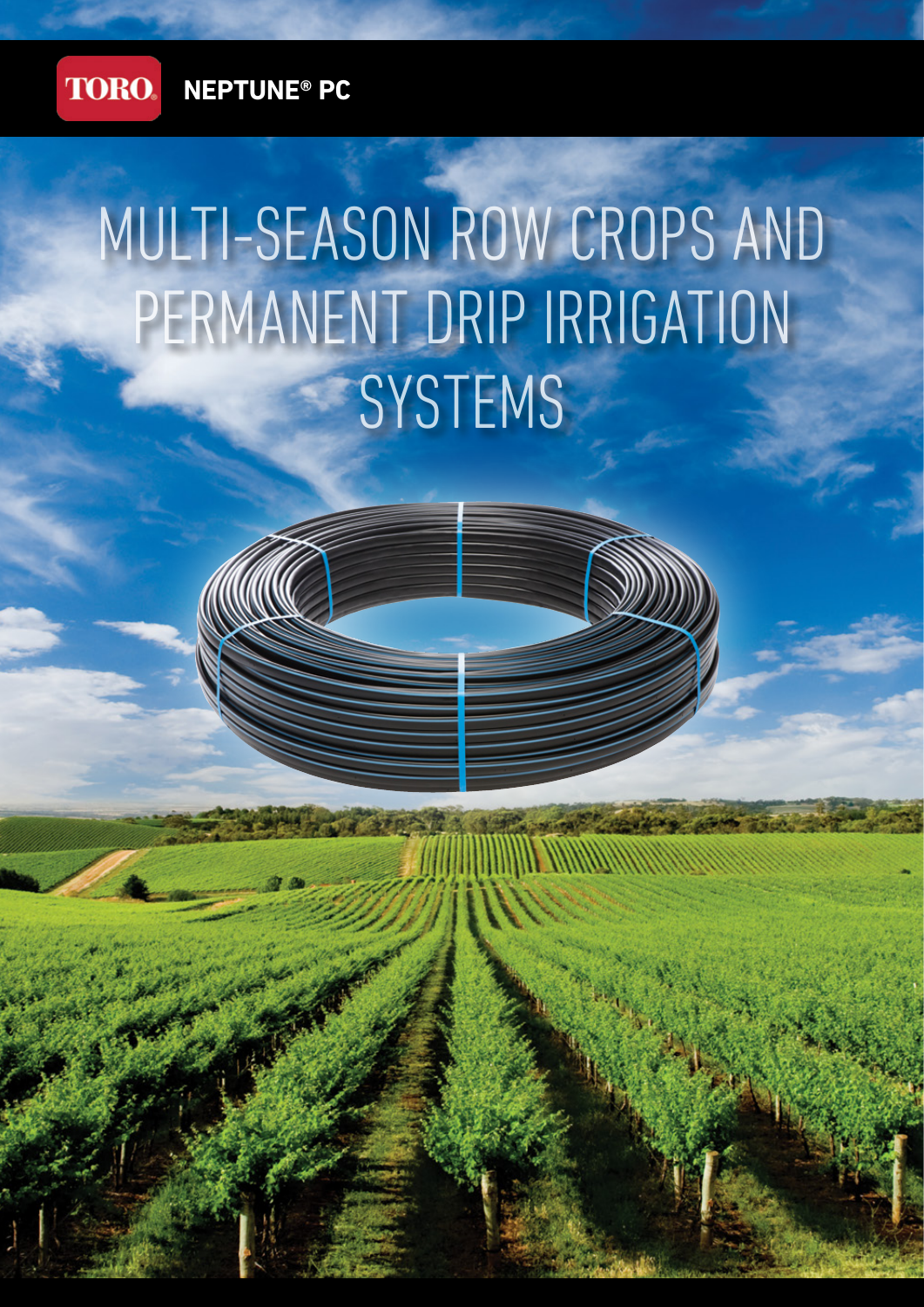### NEPTUNE® PC

From multi-season row crops to permanent irrigation systems, Neptune PC provides a highly accurate, durable and cost-effective drip irrigation solution. The Pressure Compensating mechanism provides uniformity over long runs and changing topographies. The wide cross-section labyrinth creates maximum turbulence in the water to keep debris in suspension and the self-flushing diaphragm prevents debris build-up. Neptune is also available in Non-Drain, to improve irrigation efficiency for short and frequent irrigation cycles particularly on undulating terrains.

## FEATURES & BENEFITS

#### **Heavy Wall Dripline**

Extruded in Australia for Australian conditions, Neptune heavy wall dripline is manufactured with UV stabilised LDPE tube for multi-season application. The easy-to-identify black tube with light blue stripe is built with high quality materials for added resistance to chemicals used in agriculture.

#### **Pressure Compensating**

Highly accurate and uniform distribution of water and nutrients over long run lengths or changing topographies.

#### **Self-flushing Diaphragm**

- $\blacktriangleright$  Wide emitter labyrinth
- Silicon diaphragm for best performance and longevity
- Low CV for uniform discharge over wide pressure range
- $\blacktriangleright$  Durable and chemical resistant polyethylene emitter
- ◆ Tested to ISO 9261 Standards
- Wall Thickness: 0.63, 0.9 & 1.0 mm
- Recommended Filtration: 1.2 Lph: 150 mesh / 100 micron 1.5 & 2.4 Lph: 120 mesh / 130 micron
- Non-Drain (ND) Emitter Operating Pressure: ND Emitters open at 50 kPa (5.0 m) ND Emitters close at 17 kPa (2.0 m)

The wide cross-section labyrinth creates maximum turbulence in the water to keep debris in suspension and the self-flushing diaphragm allows them to pass through the emitter harmlessly, reducing the risk of blockages and maintenance costs.

#### **Non-Drain (Optional)**

Particularly suited to pulse irrigation and in systems installed on sloping terrain. Water is retained within the dripline as pressure drops on system shut down and then allows irrigation to commence immediately as pressure increases when the system starts up again. This reduces the time taken to pressurise the line, resulting in lower water usage and energy costs.

### OPERATING SPECIFICATIONS

- Operating Pressure Range: 15.4 and 19.0 mm I.D.: 100 - 350 kPa 20.8 mm I.D.: 100 - 325 kPa  $25$  mm  $1$  D $\cdot$  100 - 300 kPa
- Emitter Flow: 1.2, 1.5 & 2.4 Lph
- Emitter Spacing: 0.3 1.0 m
- Tube I.D.: 15.4, 19.0, 20.8 & 25.0 mm





#### **I.D. 15.4 MM - FLOW RATE 1.2 Lph**

| Operating                | Emitter Spacing (m) |     |     |     |      |     |     |  |  |  |
|--------------------------|---------------------|-----|-----|-----|------|-----|-----|--|--|--|
| <b>Pressure</b><br>(kPa) | 0.3                 | 0.4 | 0.5 | 0.6 | 0.75 | 0.9 | 1.0 |  |  |  |
| 150                      | 123                 | 154 | 182 | 208 | 246  | 279 | 302 |  |  |  |
| 200                      | 156                 | 196 | 232 | 266 | 313  | 356 | 383 |  |  |  |
| 250                      | 180                 | 225 | 267 | 306 | 360  | 410 | 442 |  |  |  |
| 300                      | 198                 | 249 | 295 | 338 | 398  | 454 | 489 |  |  |  |
| 350                      | 214                 | 269 | 318 | 365 | 429  | 490 | 528 |  |  |  |

## NEPTUNE® PC AND NON-DRAIN PC - MAXIMUM RUN LENGTHS (M) AT DIFFERENT INPUT PRESSURE (kPa)

The Performance Data above is based on minimum 100 kPa operating pressure, single lateral and no elevation change.



#### **I.D. 15.4 MM - FLOW RATE 1.5 Lph**

| <b>Operating</b>         | Emitter Spacing (m) |     |     |     |      |     |     |  |  |  |
|--------------------------|---------------------|-----|-----|-----|------|-----|-----|--|--|--|
| <b>Pressure</b><br>(kPa) | 0.3                 | 0.4 | 0.5 | 0.6 | 0.75 | 0.9 | 1.0 |  |  |  |
| 150                      | 106                 | 133 | 158 | 180 | 212  | 241 | 260 |  |  |  |
| 200                      | 135                 | 169 | 200 | 229 | 270  | 308 | 331 |  |  |  |
| 250                      | 155                 | 194 | 230 | 264 | 311  | 355 | 382 |  |  |  |
| 300                      | 171                 | 215 | 255 | 292 | 344  | 392 | 422 |  |  |  |
| 350                      | 185                 | 232 | 275 | 315 | 371  | 424 | 456 |  |  |  |

#### **I.D. 15.4 MM - FLOW RATE 2.4 Lph**

#### **I.D. 19 MM - FLOW RATE 1.2 Lph**

| Operating                | Emitter Spacing (m) |     |     |     |      |     |     |  |  |  |
|--------------------------|---------------------|-----|-----|-----|------|-----|-----|--|--|--|
| <b>Pressure</b><br>(kPa) | 0.3                 | 0.4 | 0.5 | 0.6 | 0.75 | 0.9 | 1.0 |  |  |  |
| 150                      | 188                 | 233 | 274 | 312 | 365  | 414 | 446 |  |  |  |
| 200                      | 239                 | 296 | 349 | 397 | 465  | 527 | 568 |  |  |  |
| 250                      | 275                 | 341 | 401 | 457 | 535  | 607 | 653 |  |  |  |
| 300                      | 304                 | 377 | 443 | 505 | 592  | 672 | 723 |  |  |  |
| 350                      | 328                 | 407 | 479 | 546 | 640  | 727 | 781 |  |  |  |

#### **I.D. 19 MM - FLOW RATE 1.5 Lph**

| Operating         |     | <b>Emitter Spacing (m)</b> |     |     |      |     |     | Operating                | <b>Emitter Spacing (m)</b> |     |     |     |      |     |     |
|-------------------|-----|----------------------------|-----|-----|------|-----|-----|--------------------------|----------------------------|-----|-----|-----|------|-----|-----|
| Pressure<br>(kPa) | 0.3 | 0.4                        | 0.5 | 0.6 | 0.75 | 0.9 | 1.0 | <b>Pressure</b><br>(kPa) | 0.3                        | 0.4 | 0.5 | 0.6 | 0.75 | 0.9 | 1.0 |
| 150               | 78  | 98                         | 116 | 132 | 156  | 177 | 192 | 150                      | 118                        | 147 | 172 | 196 | 230  | 261 | 280 |
| 200               | 99  | 124                        | 147 | 168 | 198  | 226 | 244 | 200                      | 150                        | 186 | 219 | 249 | 292  | 332 | 357 |
| 250               | 114 | 143                        | 169 | 194 | 229  | 261 | 281 | 250                      | 173                        | 214 | 252 | 288 | 337  | 382 | 411 |
| 300               | 126 | 158                        | 187 | 214 | 252  | 288 | 311 | 300                      | 191                        | 237 | 279 | 318 | 373  | 423 | 455 |
| 350               | 136 | 170                        | 202 | 232 | 273  | 311 | 336 | 350                      | 206                        | 256 | 301 | 343 | 402  | 457 | 491 |

| Operating                | Emitter Spacing (m) |     |     |     |      |     |     |  |  |  |
|--------------------------|---------------------|-----|-----|-----|------|-----|-----|--|--|--|
| <b>Pressure</b><br>(kPa) | 0.3                 | 0.4 | 0.5 | 0.6 | 0.75 | 0.9 | 1.0 |  |  |  |
| 150                      | 161                 | 199 | 234 | 267 | 312  | 354 | 381 |  |  |  |
| 200                      | 204                 | 253 | 298 | 340 | 398  | 451 | 485 |  |  |  |
| 250                      | 235                 | 292 | 343 | 391 | 458  | 520 | 559 |  |  |  |
| 300                      | 260                 | 322 | 379 | 432 | 506  | 574 | 618 |  |  |  |
| 350                      | 281                 | 348 | 410 | 467 | 547  | 621 | 668 |  |  |  |

#### **I.D. 19 MM - FLOW RATE 2.4 Lph**

## NEPTUNE® PC ACCURATE. DURABLE. COST-EFFECTIVE.

#### **Additional Features**